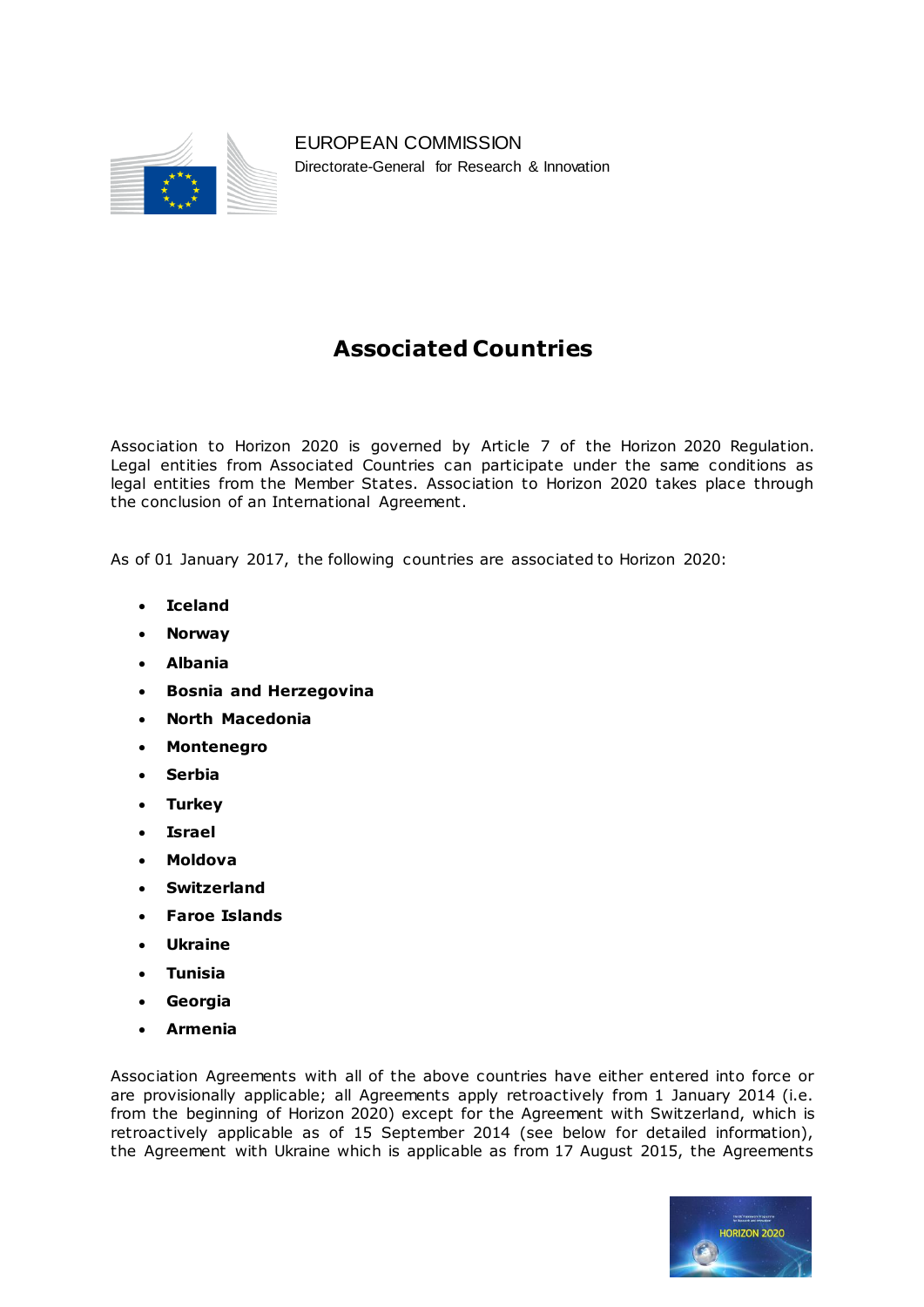with Tunisia and Georgia which are applicable as from 1 January 2016 and the Agreement with Armenia which is applicable as from 7 November 2016.

Following the ratification of the Protocol on the extension to Croatia of the Free Movement of Persons Agreement between the EU and Switzerland by the Swiss Federal Council on 16 December 2016, **as of 1 January 2017** Switzerland **is associated to the whole of Horizon 2020, Euratom Programme 2014-2018 and the activities carried out by Fusion for Energy.** This means that for all grant agreements signed as from 1 January 2017 onwards Swiss legal entities will be treated as entities from an Associated Country.

**During the period from 15 September 2014 to 31 December 2016** the association of Switzerland to Horizon 2020 covered the following parts of the Programme: the "Excellent Science" pillar, containing the European Research Council, Future and Emerging Technologies, Research Infrastructures and the Marie Skłodowska-Curie actions; the actions under the specific objective "Spreading excellence and widening participation". During that period Switzerland was also associated to the entire Euratom Programme and the activities carried out by the European Joint Undertaking for ITER and the Development of Fusion for Energy for 2014-2020. In other Horizon 2020 priorities that are not listed directly above, **for all actions where the grant agreements were signed before 1 January 2017** Swiss legal entities continue to participate with a status of non-associated third country entities.

For more information, please see the information note on [http://ec .europa.eu/research/participants/data/ref/h2020/other/hi/h2020-hi-swiss](http://ec.europa.eu/research/participants/data/ref/h2020/other/hi/h2020-hi-swiss-part_en.pdf)[part\\_en.pdf](http://ec.europa.eu/research/participants/data/ref/h2020/other/hi/h2020-hi-swiss-part_en.pdf)

Given that the EU does not recognise the illegal annexation of Autonomous Republic of Crimea and the City of Sevastopol, under the terms of the Horizon 2020 Association Agreement with **Ukraine**, legal persons established in the Autonomous Republic of Crimea or the city of Sevastopol are not eligible to participate. Should the illegal annexation of the Autonomous Republic of Crimea and the City of Sevastopol end, the Agreement will be revised accordingly. The same applies in relation to the association of Ukraine to the **Euratom Programme.** For more information on the association of Ukraine to the Euratom Programme, please see the information note on [http://ec .europa.eu/research/participants/data/ref/h2020/other/hi/h2020-euratom-hi](http://ec.europa.eu/research/participants/data/ref/h2020/other/hi/h2020-euratom-hi-ukraine-part_en.pdf)[ukraine-part\\_en.pdf](http://ec.europa.eu/research/participants/data/ref/h2020/other/hi/h2020-euratom-hi-ukraine-part_en.pdf)

The Horizon 2020 Association Agreement with **Armenia** does not provide for retroactive application. However, Armenian legal entities can participate in all Horizon 2020 actions funded **from the 2016 budget** (calls for proposals, calls for tenders, contests, JRC activities etc .) with the status of entities from an Associated Country as of the entry into force of the Association Agreement.

Note that, unlike in FP7, **Liechtenstein** does not intend to associate to Horizon 2020.